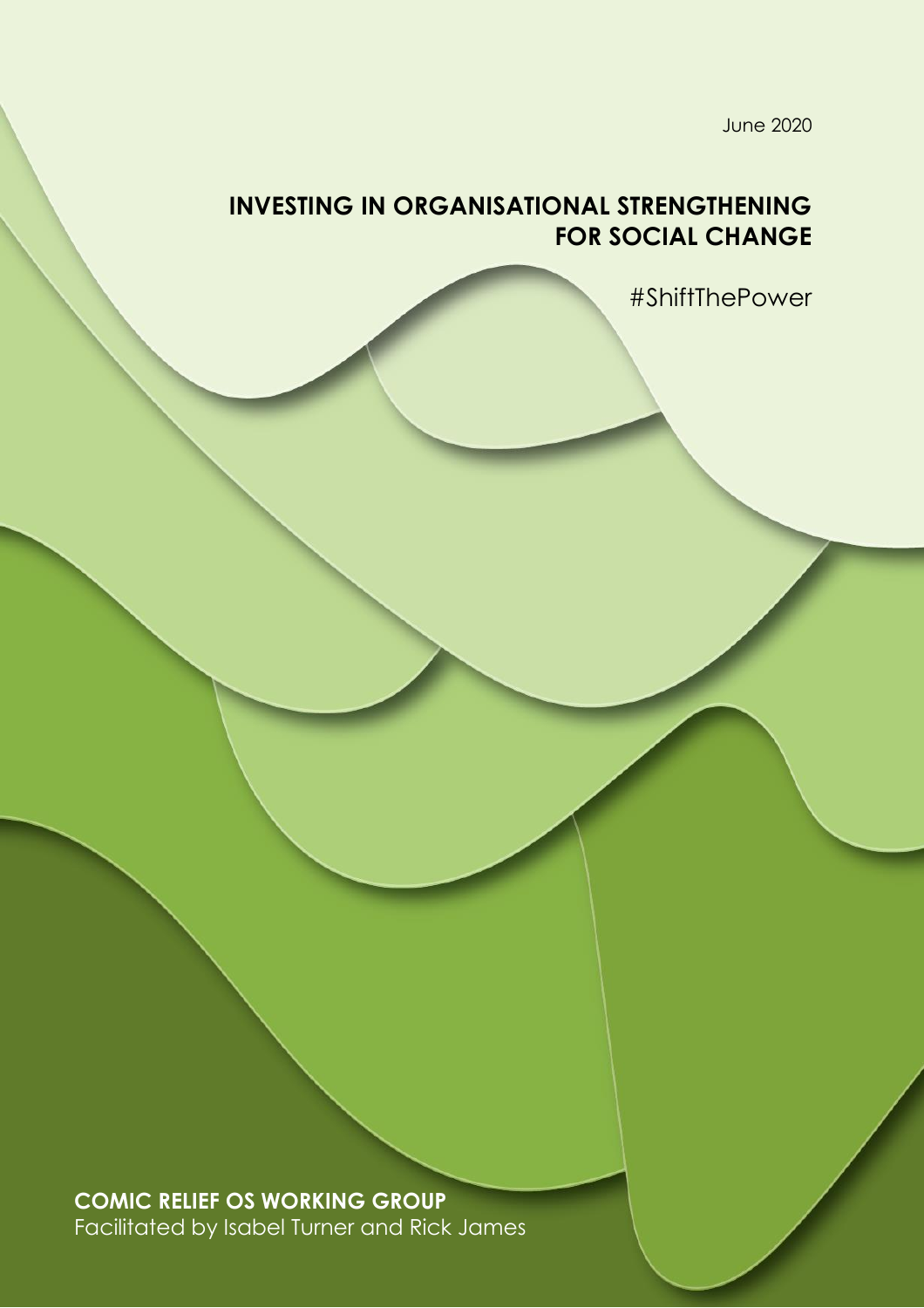## INTRODUCTION

This summary describes Comic Relief's approach to organisational strengthening (OS), see definition in section A. It captures the outcomes of a six-month accompanied process and complements the work to articulate the non-financial (funder+) support Comic Relief gives partners.

Comic Relief is taking a more proactive and deliberate approach to OS. It wants its approach to be clear, coherent, consistent and easy to communicate – internally and externally.

In its current social change strategy Comic Relief commits to:

- supporting meaningful social change as an investor, communicator and influencer;
- investing in organisations (UK & international) to strengthen the work they deliver;
- shifting resources and power to partners closest to the communities our funds are intended to benefit;
- enabling funded partners to pursue their own objectives for social change;
- supporting partners from the start to plan for the end of investment;
- leaving partners stronger at the end of Comic Relief's investment than at the start.

The primary focus is individual funded organisations. In some portfolios Comic Relief supports groups of organisations to strengthen the sector. Organisational strengthening is cross-cutting across all Comic Relief funding and is also sometimes the sole focus.

Comic Relief's partnership with the UK Government's Department for International Development (DFID) has been a key driver (and funder) of this work<sup>1</sup>.

Comic Relief itself has a [long and rich experience of organisational strengthening.](https://comicrelief.app.box.com/file/676539955437) This guidance draws on Comic Relie[f learning from that journey](https://comicrelief.app.box.com/file/676548236863) an[d best practice from the sector.](https://comicrelief.app.box.com/file/676552674604)

#### **There are four sections:**

- A. Terminology
- B. Comic Relief OS Principles
- C. OS and Comic Relief's funding cycle practical tips
- D. Measuring change

The consultancy process has been facilitated by Isabel Turner (independent consultant) and Rick James (INTRAC) working alongside a group of staff at Comic Relief led by Beth Benedict and André Clarke. Additional technical support was provided by Nigel Simister (INTRAC) on MEL and Rubert van Blerk (CDRA & Tamarind Tree Associates) in South Africa. Cartoon illustrations are by Bill Crooks.

 $^{\rm 1}$  In 2020, Comic Relief and DFID signed a new agreement to strengthen civil society in Ghana, Zambia and Malawi. Comic Relief and DFID together are considering how best to invest, what can be provided beyond funding, by whom and how, and how organisational change can be measured. This has been an important driver for this work and is reflected in the guidance.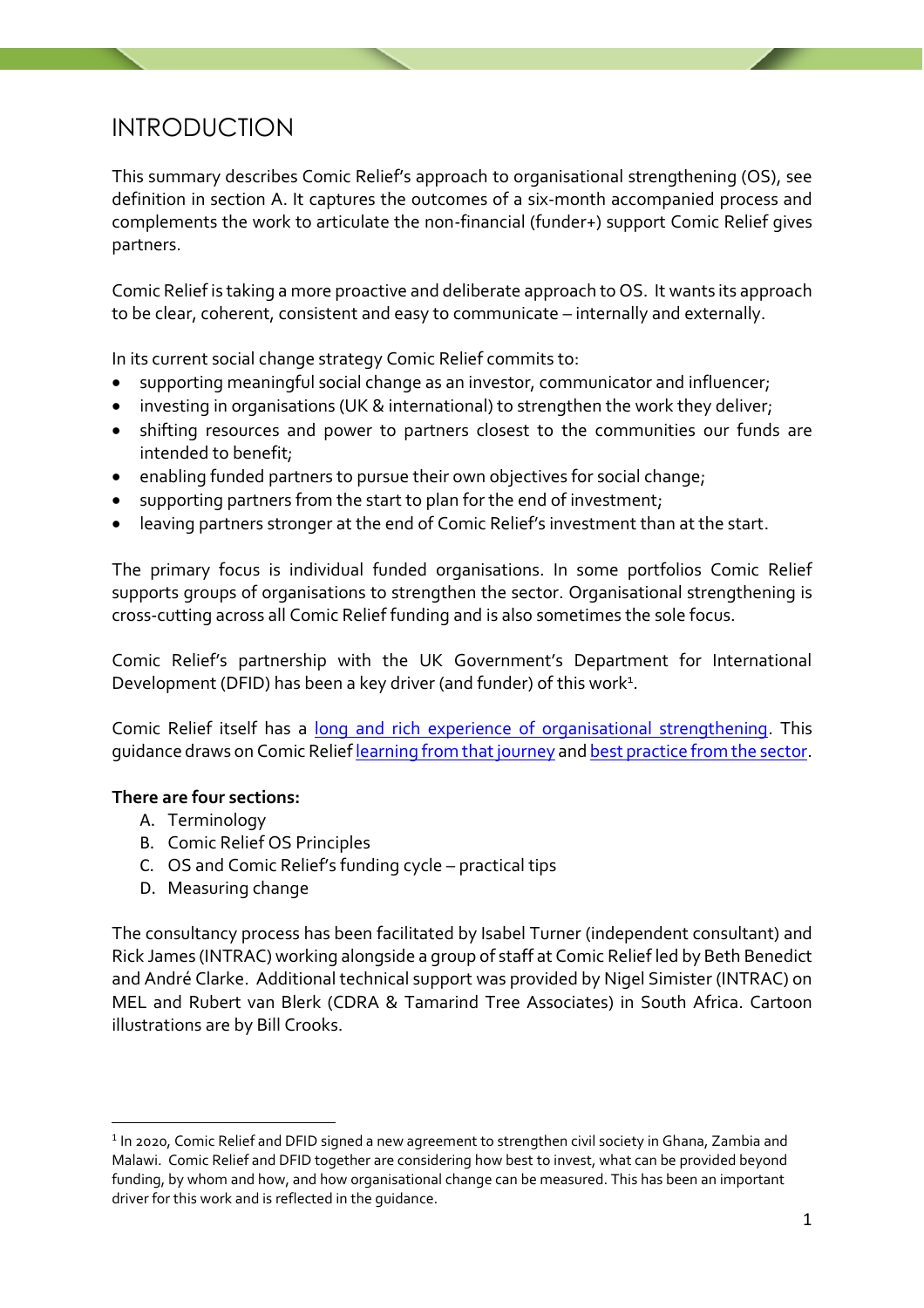## A. UNDERSTANDING THE TERMINOLOGY – what do we mean by Organisational Strengthening in Comic Relief?

Words matter, but in describing organisational strengthening they are far from perfect. The jargon is both contested and confusing. Coming to an agreed definition is like nailing jelly. There are any number of nouns (capacity, organisation, institution…) and verbs (building, strengthening, developing…) that you could use. And that is only in English, let alone the many other languages our partners work in.

Of the many different options, Comic Relief uses the term 'organisational strengthening', avoiding more mechanistic and paternalistic words like 'building' or ubiquitous words like 'development'. We see this strengthening taking place in any or all of these three areas:



- Strengthening partners can have a technical or programmatic dimension, helping them become better at the programme work they do, whether it is in health, education, women and girls' rights, or disability for example.
- It also has an organisational element to achieve their missions, partners need clear identities; good leadership; healthy internal culture and relationships; prioritised strategies; appropriate structures and systems; competent staff and adequate resources, as well as coherence between them.
- Increasingly we realise that an organisation's strength is also a product of its external relationships - with beneficiaries, funders, government and other NGOs.

More important than the particular words we use is our understanding that sits behind the language. Comic Relief approaches OS of partners with the explicit understanding that:

- 1. Any change comes from within. It is not something that Comic Relief can do to partners. Comic Relief can, at best, cultivate the conditions in which organisations can strengthen themselves.
- 2. Organisational change is a complex, human process that engages values, emotions, and beliefs.
- 3. As such, it is impossible to predict OS with any degree of certainty.
- 4. OS often involves shifts in power and relationship, both internally and in the wider eco-system within which the partner operates.
- 5. The way Comic Relief behaves and manages funding can have a significant influence on whether or not partners get stronger (or not!).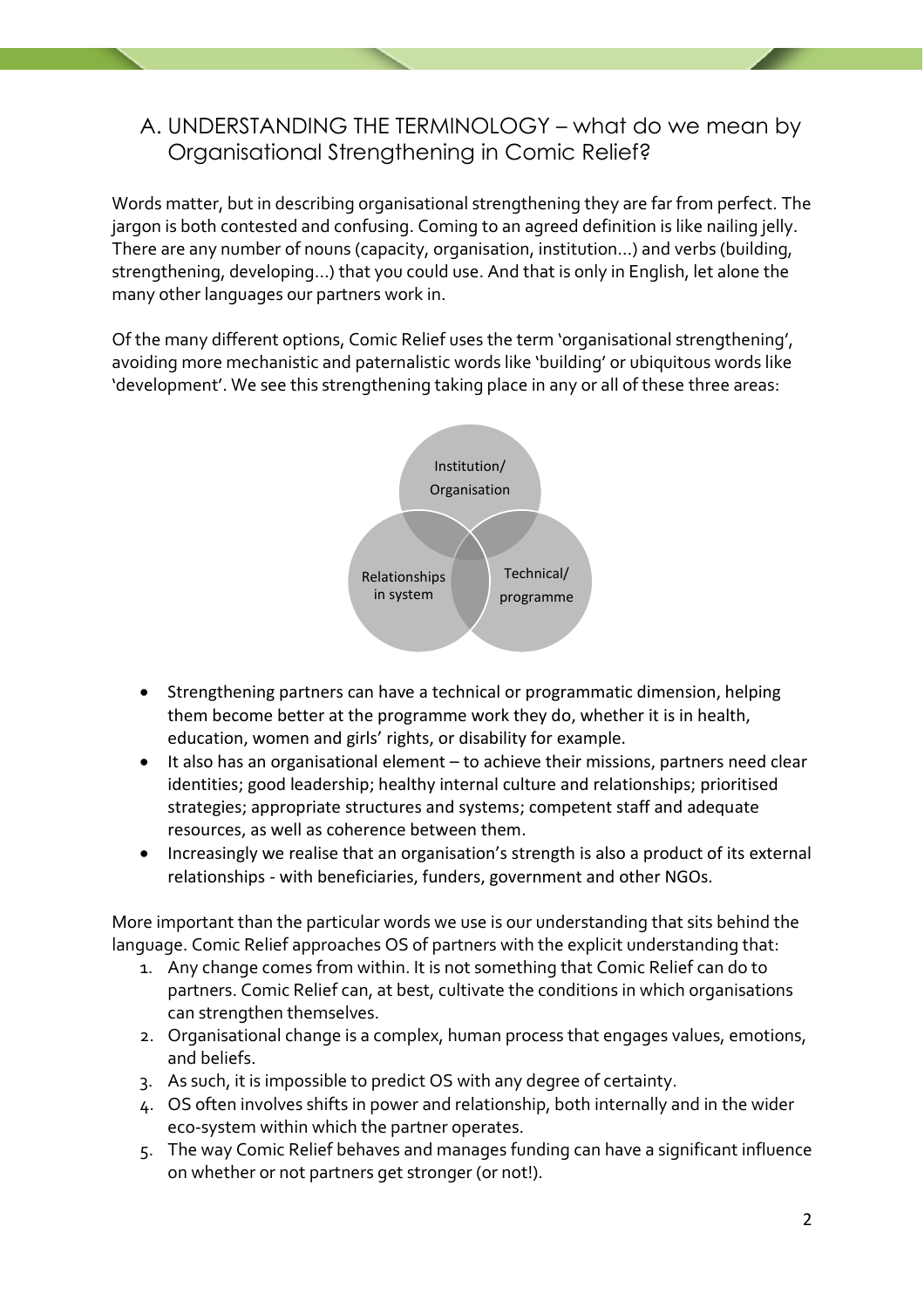

These six principles derive from Comic Relief's values and strategic direction<sup>2</sup>. To support OS in our programmes, Comic Relief will:

<sup>&</sup>lt;sup>2</sup> Comic Relief's refreshed social change strategy (June 2017); Internal reflections paper (Sept 2019); Internal guidance on OS design (ToR Dec 2019);CR working group values (OS workshop Feb 2020); Reflection on Comic Relief learning (OS workshop Feb 2020); Best practice in the sector (OS workshop Feb 2020).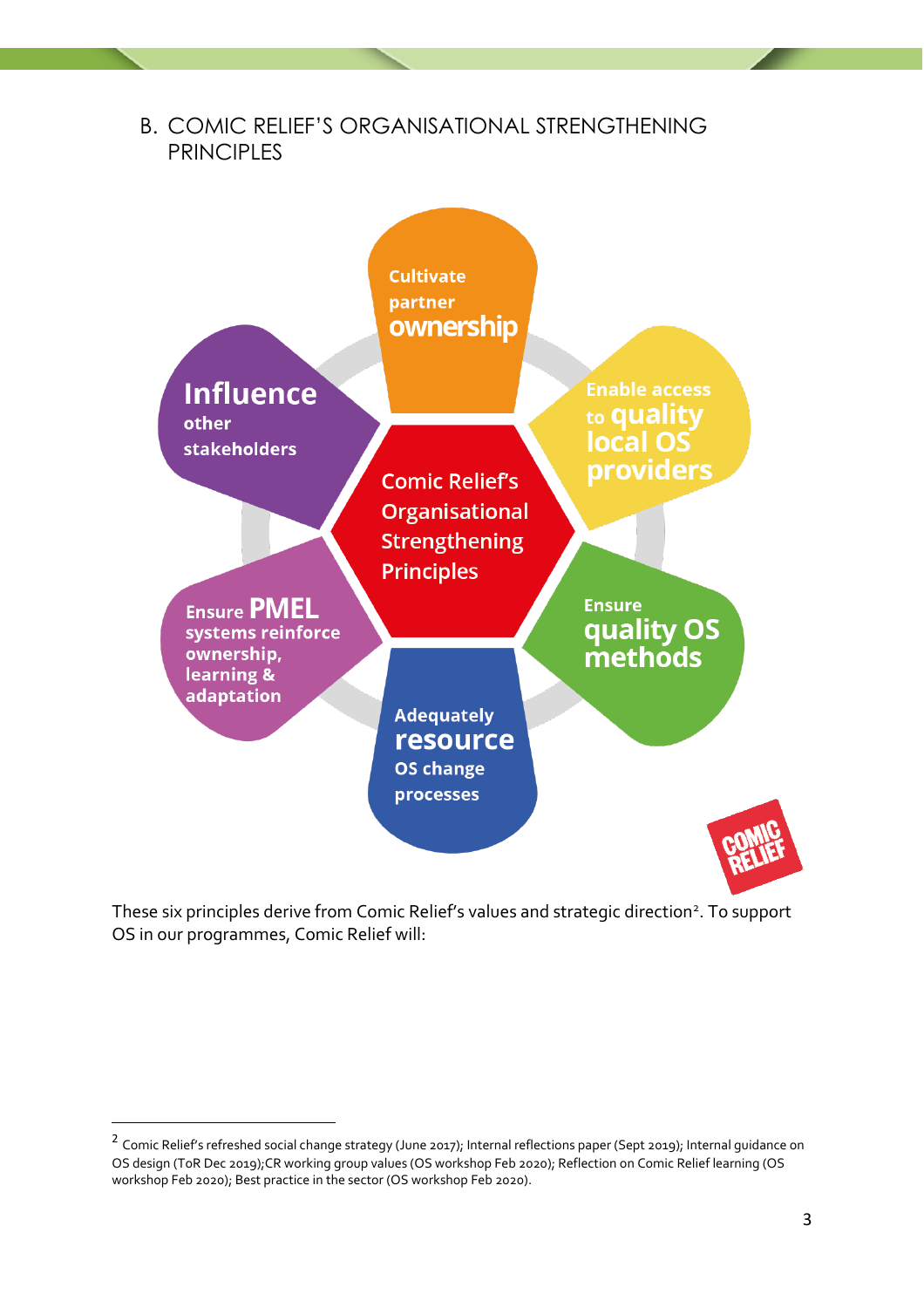## **1. Cultivate partner ownership**

*Putting into practice CR's value of Make Meaningful Change and Putting People with Experiences of the Issues at the Heart of Decision-Making. This takes unusual humility.*



It involves:

• Supporting funded partners to strengthen the organisational priorities they set (within clearly communicated CR parameters). Unless there is a critical mass of support for the OS process from the partner, particularly their leadership, it may be better not to start.

Self-assessment by the partner - this is more likely to result in their ownership of any OS process that follows. External facilitation, if done well, may

help deepen partners' understanding of their needs and reveal blind spots.

- Leaving prioritisation of issues to address and scheduling in the hands of the partners. Implementing the OS process should grow, not lose, partner ownership.
- Making an engagement in OS an opt-in choice, not a funding condition (however implicit).
- Ensuring OS goals are harmonised and integrated with partners' programmes not viewed as separate

#### **Practical options**

Whatever the budget:

- i. Find out from other funders and OS organisations which local consultants they work with and trust in the context. Do not assume that because an international NGO says they do OS, that they do it well.
- ii. Share this information with funded partners.
- iii. Encourage other funders to collaborate on programmes to strengthen national OS providers.
- iv. Take time to understand an organisation's existing OS work, including work with other funders or partners, and harmonise where possible.

- i. Undertake a mapping exercise to identify reputable national consultants or organisations in core OS areas.
- ii. Create and maintain a database of trusted local OS providers.
- iii. Host a market place to bring together partners and providers.
- iv. Strengthen national OS providers either as online, blended or face to face learning. This will contribute to the local civil society ecosystem.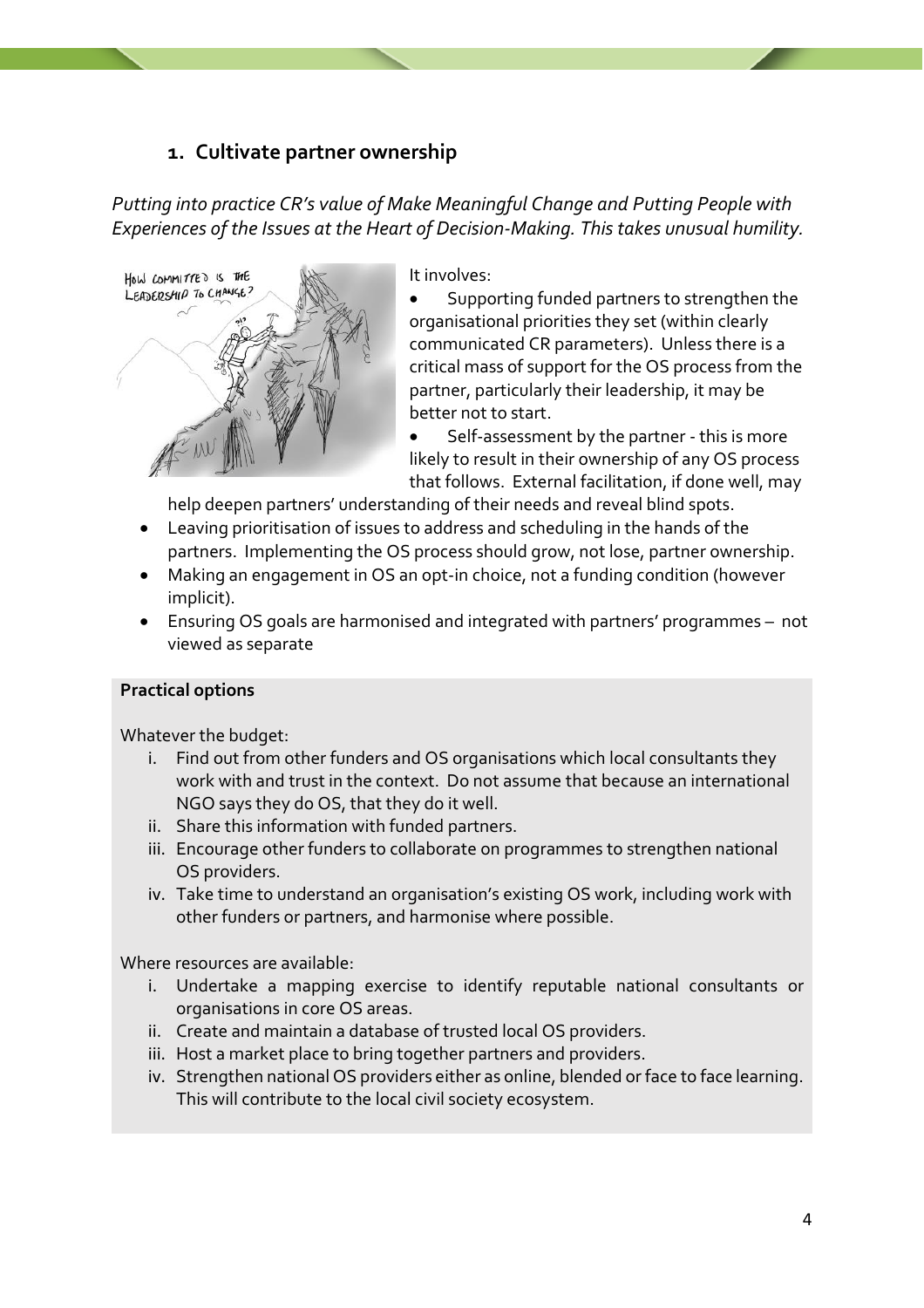## **2. Enable access to quality local providers:**

*Comic Relief believes in rooting support with those closest to the context as they are best placed to find solutions (CR social change strategy)*

Quality local providers (with the competence, commitment and character to catalyse change) are vital to ensure OS is adapted to the local context, culture and language. There is a greater likelihood of follow through from providers located closer to partners. Here are a few helpful things to consider when it comes to [trustworthy consulting.](https://comicrelief.app.box.com/file/676552761433)

The most effective providers specialise in OS. If the OS provider is also involved in grant management, this can create a potentially dysfunctional power dynamic as partners are likely to be less honest with them (to not affect funding). OS also requires a distinct skill set from managing funding. National CSO networks are also not necessarily an easy option. Few have specific skills in OS and they may be already overstretched with other network roles of advocacy, coordination, grant making and even implementation.

Where good quality local providers do not exist, CR will consider how best to address this critical bottleneck – developing and strengthening the quality of what is there, where possible. Building the support structure for civil society shifts the power and may constitute a Comic Relief strategic intervention by itself, especially as funding for developing the quality of local providers has diminished in the last decade. Should outside providers be identified in the absence of local provision, including support to build local capacity as part of their brief is encouraged.

#### **Practical options**

Whatever the budget:

- i. Find out from other funders and OS organisations which domestic consultants or organisations they work with and trust in the context. Do not assume that because an international NGO says they do OS, that they do it well.
- ii. Share this information with funded partners.
- iii. Encourage other funders to collaborate on programmes to strengthen national OS providers.

- i. Undertake a mapping exercise to identify reputable national consultants or organisations in core OS areas.
- ii. Create and maintain a database of trusted local OS providers .
- iii. Host a market place to bring together partners and providers.
- iv. Strengthen domestic OS providers either as online, blended or face to face learning. This will contribute to the local civil society ecosystem.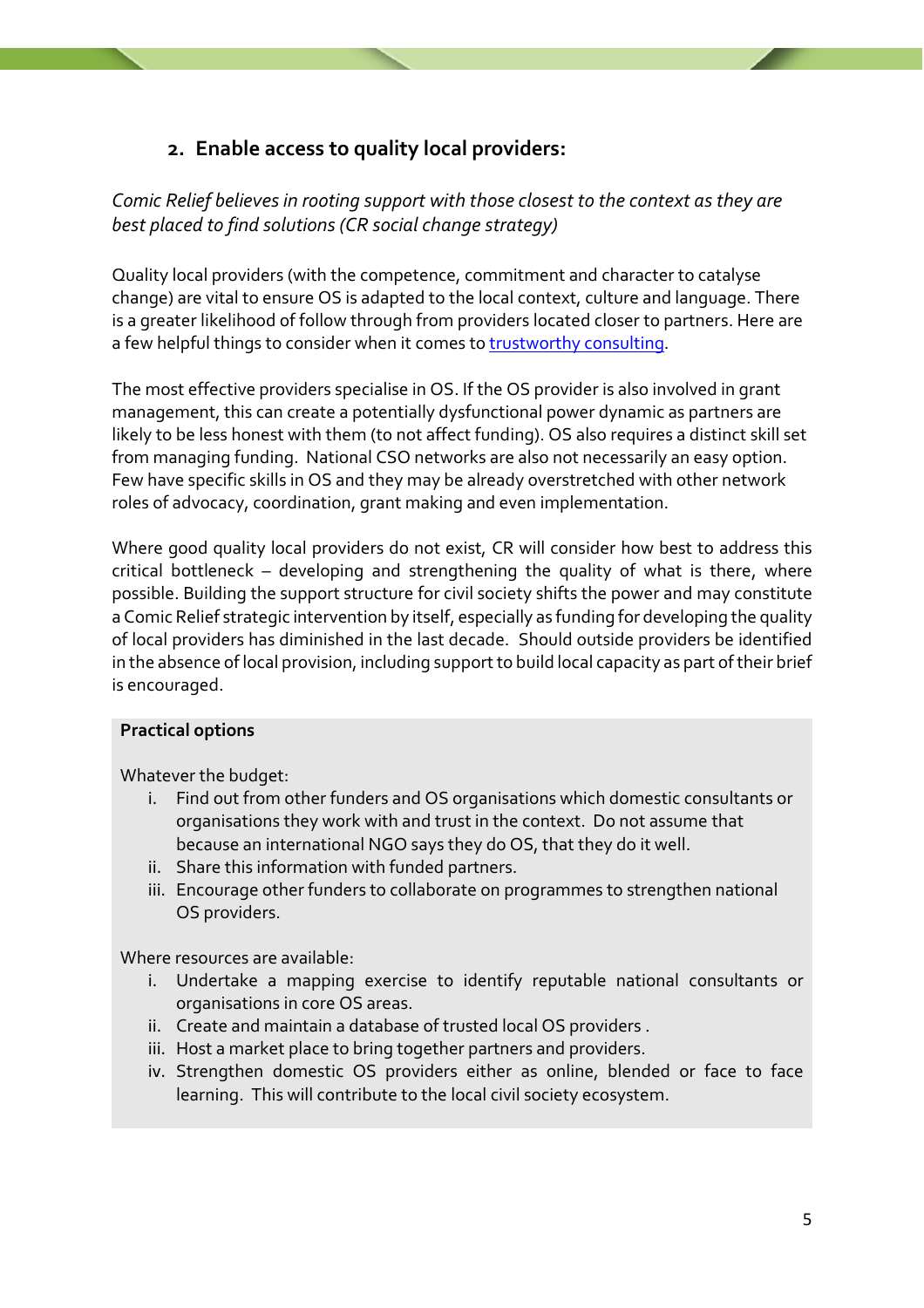## **3. Ensure quality OS methods:**

#### *Living out CR values of Walk the Walk, Share the Stage; and Make it Personal*

Quality OS methods are 'fit for purpose'. Different methods such as training, consulting, coaching, mentoring, action learning sets, peer-to-peer, communities of practice, exposure visits are more (or less) suitable for different issues and with different groups. There is a choice between offering group interventions (training, learning events, online courses etc) to a larger group of partners and tailored, individual support which is more resourceintensive. Comic Relief's experience suggests it may be helpful to offer basic support to the wider portfolio of partners and in-depth, tailored support to partners who demonstrate openness to change and where the tailored support will have the most impact.

#### *Effective OS methods which strengthen ownership:*

- take an applied and experiential approach, allowing space for learning and reflection;
- take an asset-based approach, building on what partners already have and helping them to see and take the next step;
- use consultative, participatory, and inclusive processes;
- address questions of power and relationships (including feminist analysis);
- make it personal engage with the emotional and intentions to understand the drivers and resistance/blockages to change;



• build in follow-through by financing on-going monitoring and often mentoring.

#### **Practical options**

Whatever the budget:

i. signpost to free online materials in key OS areas, such as strategy, leadership, governance, financial management, MEL, safeguarding, resource mobilisation. Comic Relief already has many of these from its [CGI Peer Learning programme](https://www.intrac.org/projects/peer-learning-programme/) (2010-2013)

- ii. With a cohort of partners, contract a high-quality local provider to offer applied and experiential training (online or face to face) in areas prioritised by partners.
- iii. Offer tailored accompaniment support someone to walk with or alongside the organisation on its development path - to those who demonstrate openness to learning and change and are strategically significant to the programme.
- **iv.** Encourage and resource learning networks of partners in prioritised areas. This is already an established practice in some instances where Comic Relief is funding a consortium of partners. But do NOT expect partners to necessarily lead and facilitate on this as this may place an extra burden on them and take them away from their core mission. Comic Relief may need to fund facilitation of peer learning.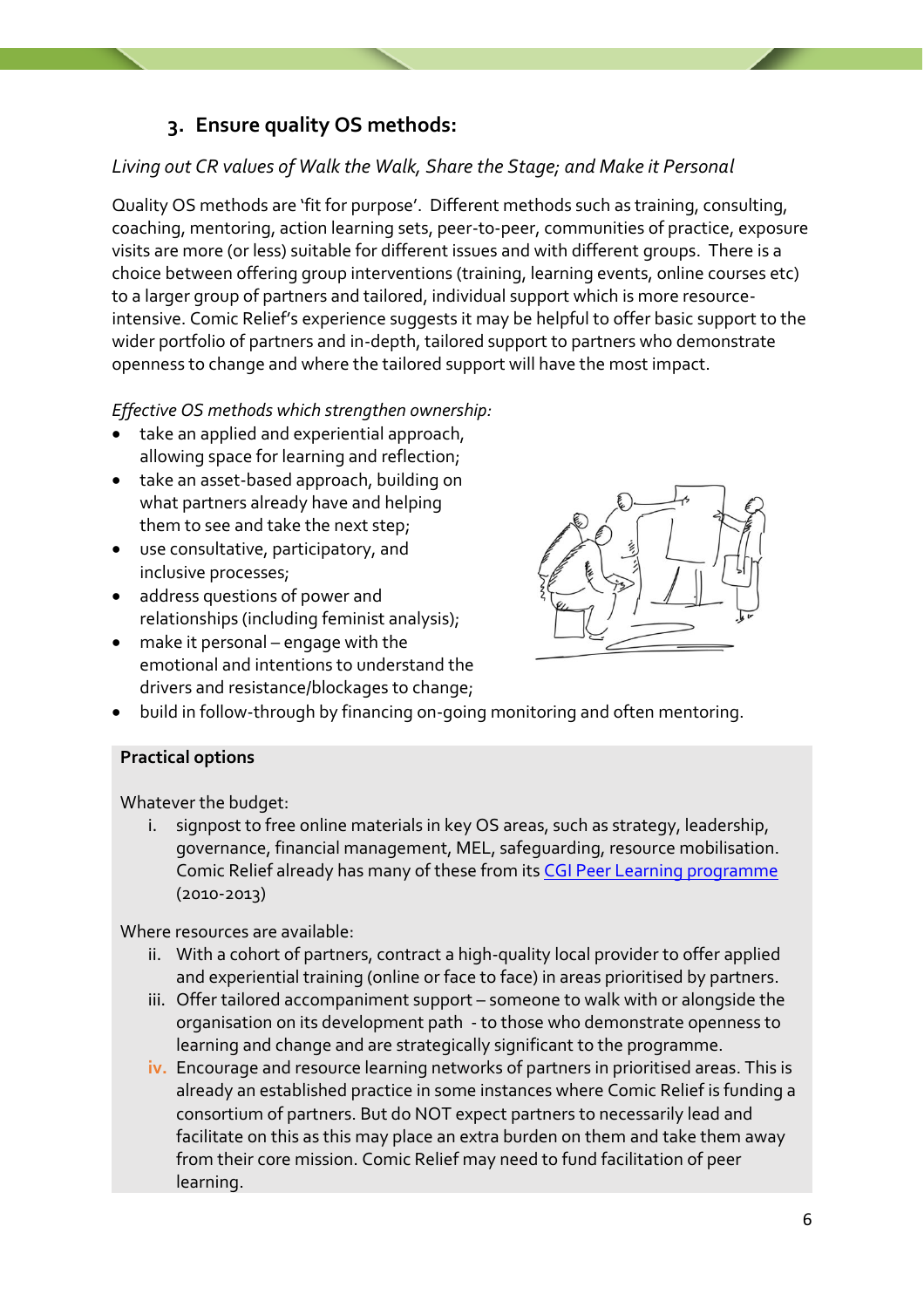## **4. Adequately resource OS change processes:**

#### *This takes generosity and patience, living out CR's core value of generosity*

Organisational strengthening can be financed through a number of channels including:

- Core funding (long-term, flexible, secure). In a context of relational trust, learning and good leadership core funding underlies authentic and sustainable change within organisations and their ability to do effective work and avoids organisations becoming locked in unsustainable and vulnerable project cycles. Specific OS objectives within the core funding helps ensure OS funds don't get diverted to day to day running costs.
- OS budget lines within programme funding.
- Creating an OS programme that proactively invests in a portfolio of partners.
- Creating a reactive OS funding pot, to respond quickly to partner requests for OS funds.

#### *Within the parameters of support, we can offer, Comic Relief commits to:*

- resourcing OS properly, acknowledging the hidden costs in participating in OS for funded partners. Peer-to-peer learning, for example, can be powerful, but also time intensive.
- taking a long-term perspective on financing OS, supporting follow through and regular adaptation to incorporate learning. We know from experience that OS takes time. Change is gradual and incremental.
- Harmonising OS and Comic Relief funding processes and systems so that how we fund partners reinforces our commitment to their organisational strengthening. Where our operations and funding practices inhibit this, we will try and change them.
- Working with integrity, doing what we say we will.

#### **Practical options**

Whatever the budget:

- i. Reinforce the OS direction with better quality funding (longer project times, less reporting bureaucracy, more core funding)
- ii. Integrate OS into partners' budgets

- i. Explore whether to set up a separate fund for responding to OS requests from partners (often located in an anchor/infrastructure organisation who could oversee management of the fund on Comic Relief's behalf)
- ii. Ensure budget supports investing in high quality consultants to facilitate complex self-assessments, peer learning, consultancy, coaching and mentoring. If we take OS seriously, Comic Relief has to seriously invest in OS.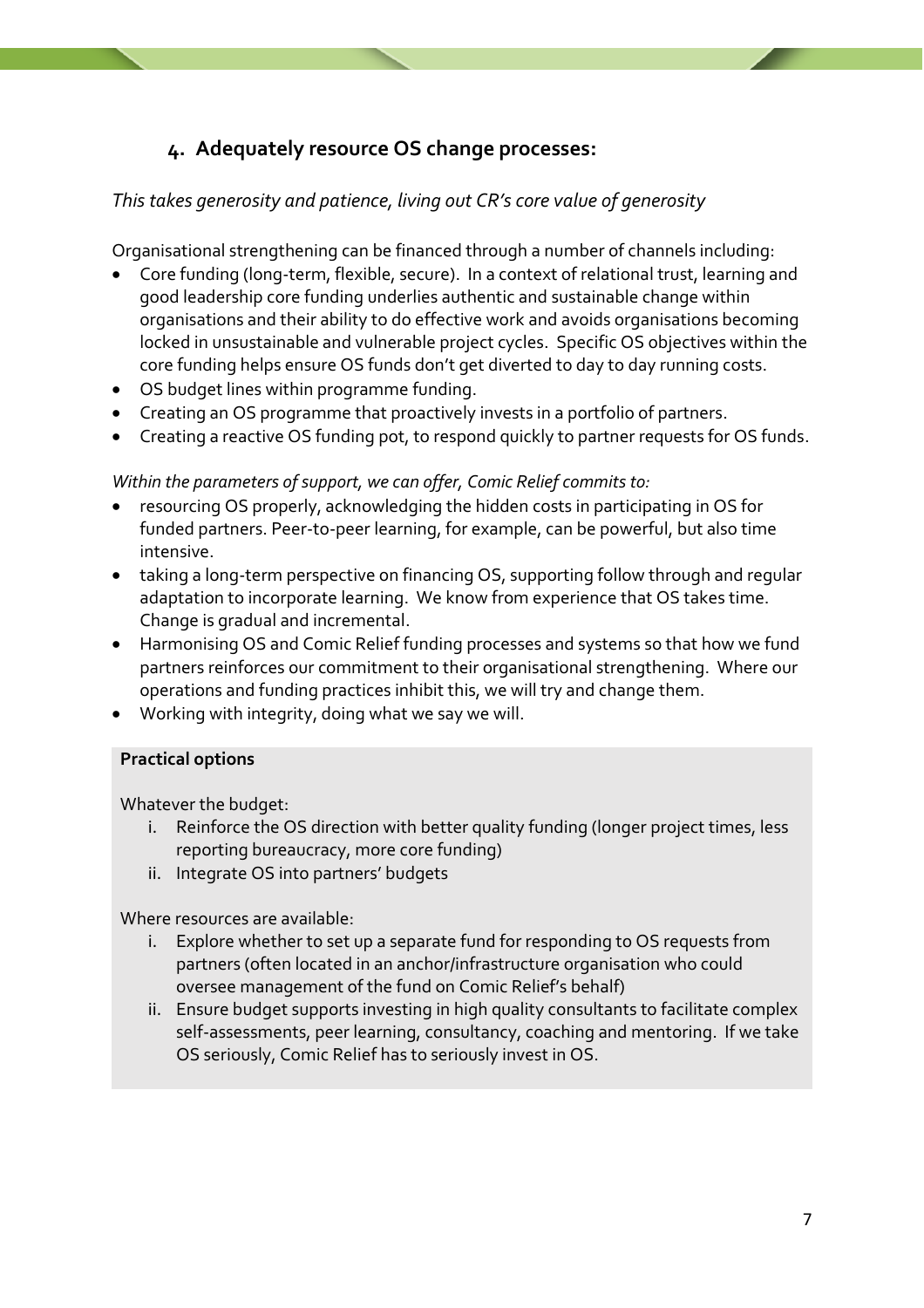## *5.* **Ensure PMEL systems reinforce ownership and learning/adaptation**

*This takes radical honesty about what is possible and the humility to learn from failure*

- In planning OS, Comic Relief does not overpromise. We know 100% success is not possible. In more challenging contexts, change is normally more difficult.
- We commit to a 'do no harm' principle in OS – avoiding rushed planning, unrealistic targets, forcing partners into early bureaucracy, or creating dependence.
- Our MEL systems reflect our knowledge that organisational change is organic, iterative and non-linear.
- Our MEL will be proportionate and pragmatic, favouring retrospective, light touch systems where those closest to the



situation reflect back on what has changed and why – rather than over-simplistic, predictive before and after baselines.

- We avoid the temptation to overburden partners with requirements which undermine the capacity we are trying to build. We recognise 'mainstream MEL' requirements can add a huge burden on organisations - the language and new competencies required are not easily learnt and integrated into organisational processes. Instead, we will listen for, validate and strengthen endogenous MEL, systems and processes used by funded partners, if fit for purpose.
- We will make learning paramount, as it is so intertwined with OS. We will invest in developing understanding of the best approaches for supporting CSOs' long-term resilience and the appropriate role of funders. This requires us to analyse our failures. We are prepared to say when we have got things wrong. We commit to put learning into practice. Our OS programmes take an adaptive management approach.

#### **Practical options**

Whatever the budget:

- i. Encourage partners to set their own objectives for OS.
- ii. Consider what is reasonable to ask partners to do to measure organisational change (how would CR feel if the same metrics were applied to CR?).
- iii. Regularly review learning by Comic Relief about OS from the programme and adapt programme design accordingly.

- i. Fund retrospective learning evaluations based on the perspectives of change of the partners themselves
- **ii.** Fund a meta-evaluation bringing together learning from different CR programmes and contexts.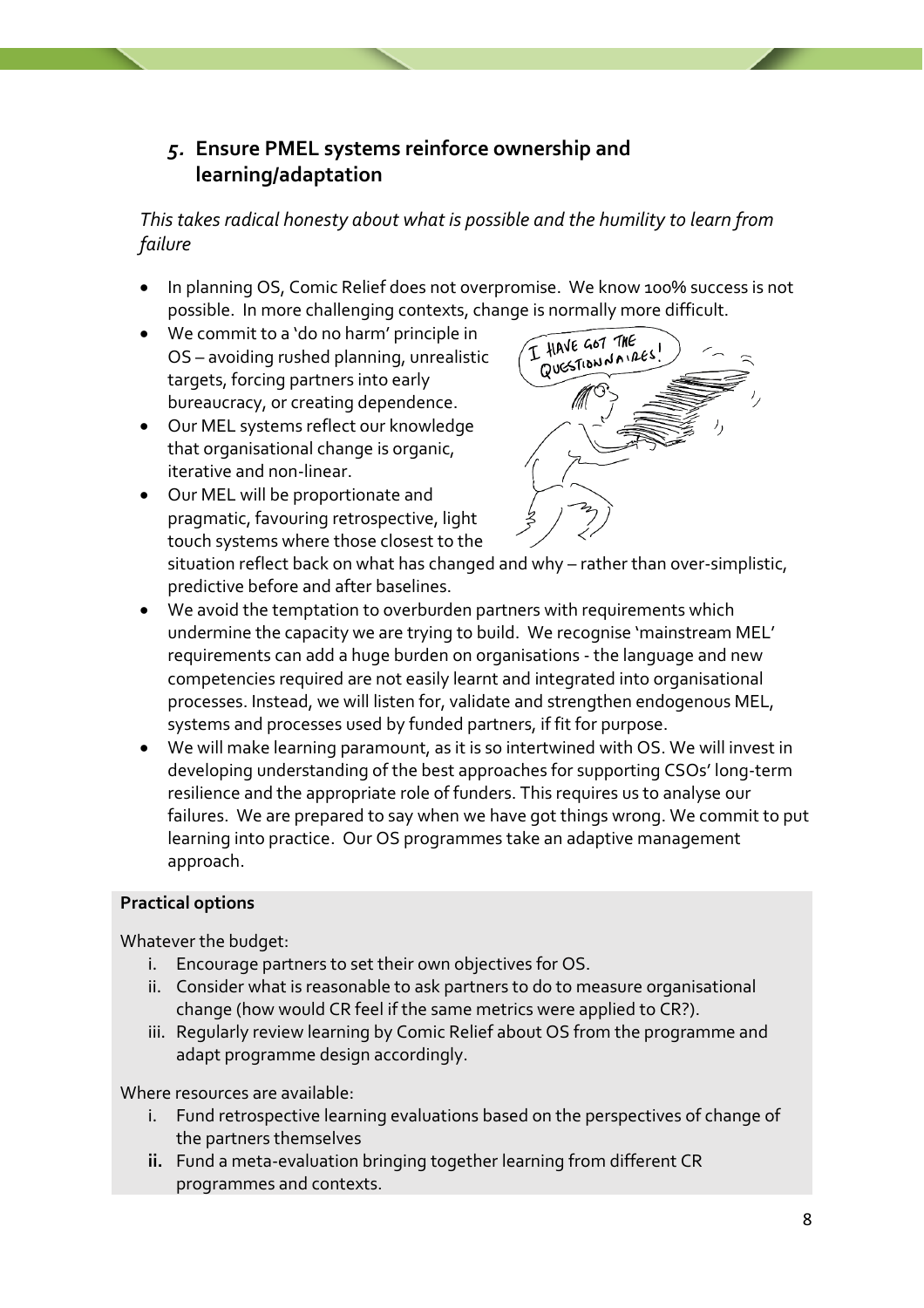### **6. Influence other stakeholders**

*This takes courage and lives out CR values of Break Down Barriers – being brave to stand up for what is right and Share the Stage*

• Our OS programmes are harmonised with external stakeholders as much as possible



- We recognise that funded partners have demands from multiple stakeholders to respond to, not just Comic Relief. We actively collaborate with other funders, ensuring we align our approaches, avoiding costly duplication and extra burdens on funded partners
- We are courageous in negotiating and taking a stand with our own and other funders to do what is right (what we know from evidence and experience works in OS).

#### **Practical tips and options**

Whatever the budget:

- i. Do not let the co-funder push CR away from good practice OS, in particular with their reporting demands and timeframes
- ii. Find out which other funders are involved with partners and their standpoint and approach to OS

Where resources are available:

i. If no existing networks exist, set up a network of funders working in a country (or theme) on OS to ensure synthesis and coordination of support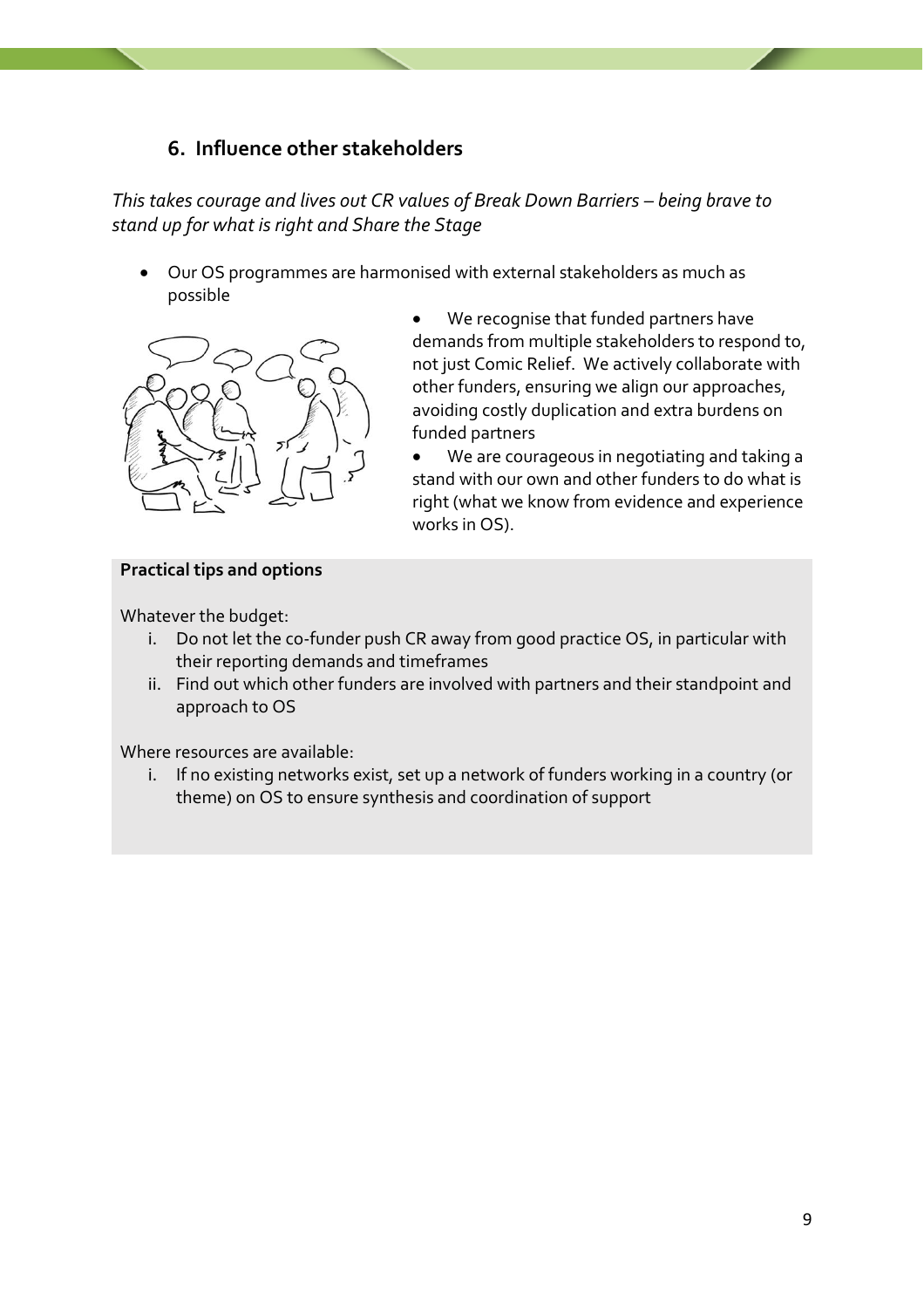### C. APPLYING THE PRINCIPLES THROUGH THE COMIC RELIEF FUNDING **CYCLE**

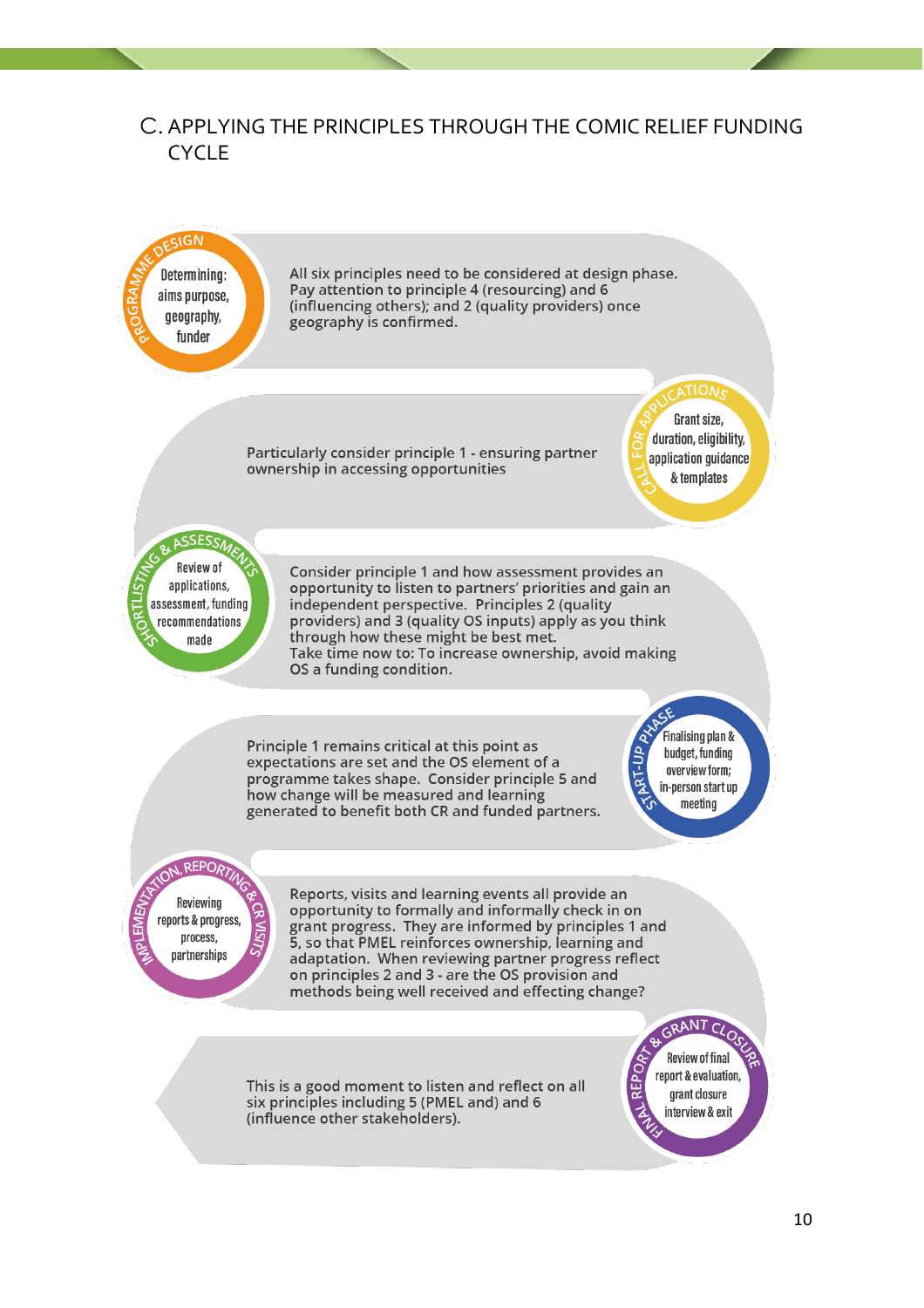Below is a walk-through of the principles applied to the Comic Relief funding cycle. This will vary according to context, type of funding, collaborations with other funders etc so is only indicative.

#### **PROGRAMME DESIGN**

#### **All six principles need to be considered at the design phase. Pay attention to principle 4 (resourcing) and 6 (influencing others); and 2 (quality providers) once geography is confirmed**

Take time now to:

- understand the context by talking to existing funding partners, networks and other funders
- co-create solutions sectorally
- consider the funding mechanism (e.g. core funding, portfolio-level investment, OS funding within partner budgets, a reactive OS funding pot etc.)
- ensure resources are in place to support and monitor the OS process throughout the investment
- If a co-funder is involved, think about an outcome map (see section D)
- Is a local 'anchor' organisation needed?
- Align CR processes to principles

#### **CALL FOR APPLICATIONS**

#### **Particularly consider principle 1 – ensuring partner ownership in assessing needs and opportunities**

- Clearly communicate the OS opportunity that exists & parameters of CR support
- Share the Comic Relief OS principles
- Help partners understand how they can integrate OS into application budgets

#### **SHORTLISTING AND ASSESSMENT**

**Consider principle 1 and how the assessment provides an opportunity to listen to partners priorities & gain an independent perspective. Principles 2 (quality provision) and 3 (quality methods) apply as you think through how these might be best met. To increase ownership, avoid making OS a funding condition**

- Listen are the right OS ingredients there e.g. strategy, strong leadership, buy-in? See Comic Relief learning
- Find out which other funders are involved
- Ask about trusted providers

#### **START-UP PHASE**

**Principle 1 remains critical at this point as expectations are set, and the OS element of a programme takes shape. Consider principle 5 and how change will be measured and learning generated to benefit both CR and funded partner**

• Invest time here to build strong relationships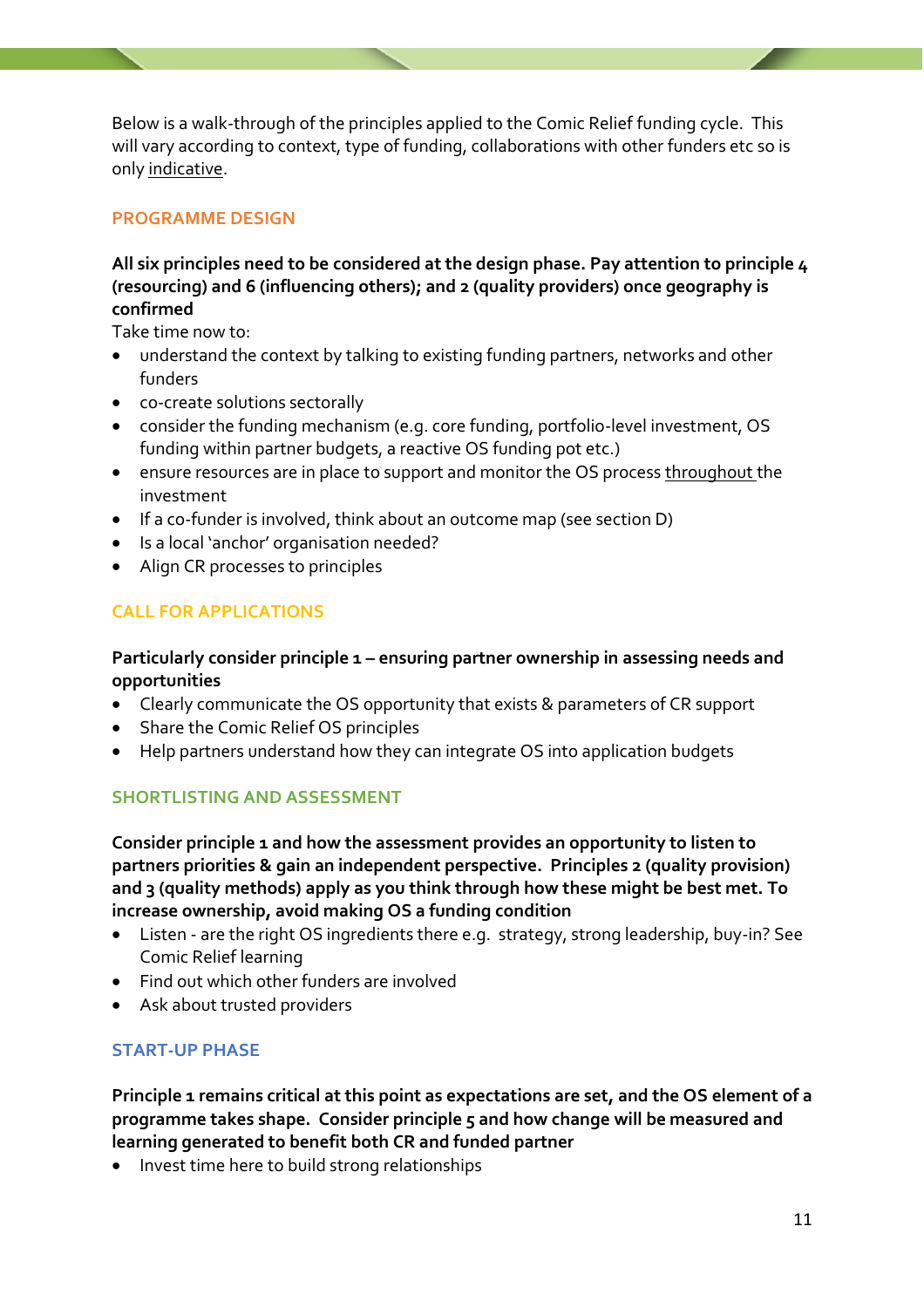- Be transparent about Comic Relief's own OS journey and aspirations. This could enhance authenticity and integrity in the relationship with partners and thereby facilitate ownership.
- Use start up meeting to agree aims & objectives; find common ground for group training/support; collectively agree methods; discuss how change will be measured and learning generated to benefit both CR and funded partners; seek recommendations about quality OS providers
- Consider development funding for good quality research/consultation to assist strategy development and allow the partnership to be gradually built.
- Fund facilitated self-assessment with trained national facilitators (resources allowing). Let partners prioritise their change objectives (find agreement within CR parameters). Agree budget and how change will be assessed.
- Contract providers to offer accompaniment support, tailored consultancy and training.

#### **PROJECT IMPLEMENTATION, REPORTING & COMIC RELIEF VISITS**

Reports, visits and learning events all provide an opportunity to formally and informally check in on progress. Principles 1 and 5 feel important here, with PMEL reinforcing ownership, learning and adaptation. When reviewing partner progress, reflect on principles 2 & 3 – are the OS provision and methods being well received and effecting change?

- Take time to also informally touch base
- Create conditions for things to emerge evidence grounded in communities. Be a messenger for those constituents.
- What is going well? What do we need to change?
- Create space within CR to collectively discuss learning and adapt approach

#### **FINAL REPORT & CLOSURE**

#### **This is a good moment to reflect on all six principles. Consider 5 (approach to PMEL) and 6 (influencing other stakeholders).**

- What does success look like? Perspective of funded partners? CR/co-funders?
- What has worked, not worked? Validate with funded partners
- What has been learned?
- How might we want to use learning to influence other stakeholders? (principle 6).
- How have we (CR) performed against our six OS principles?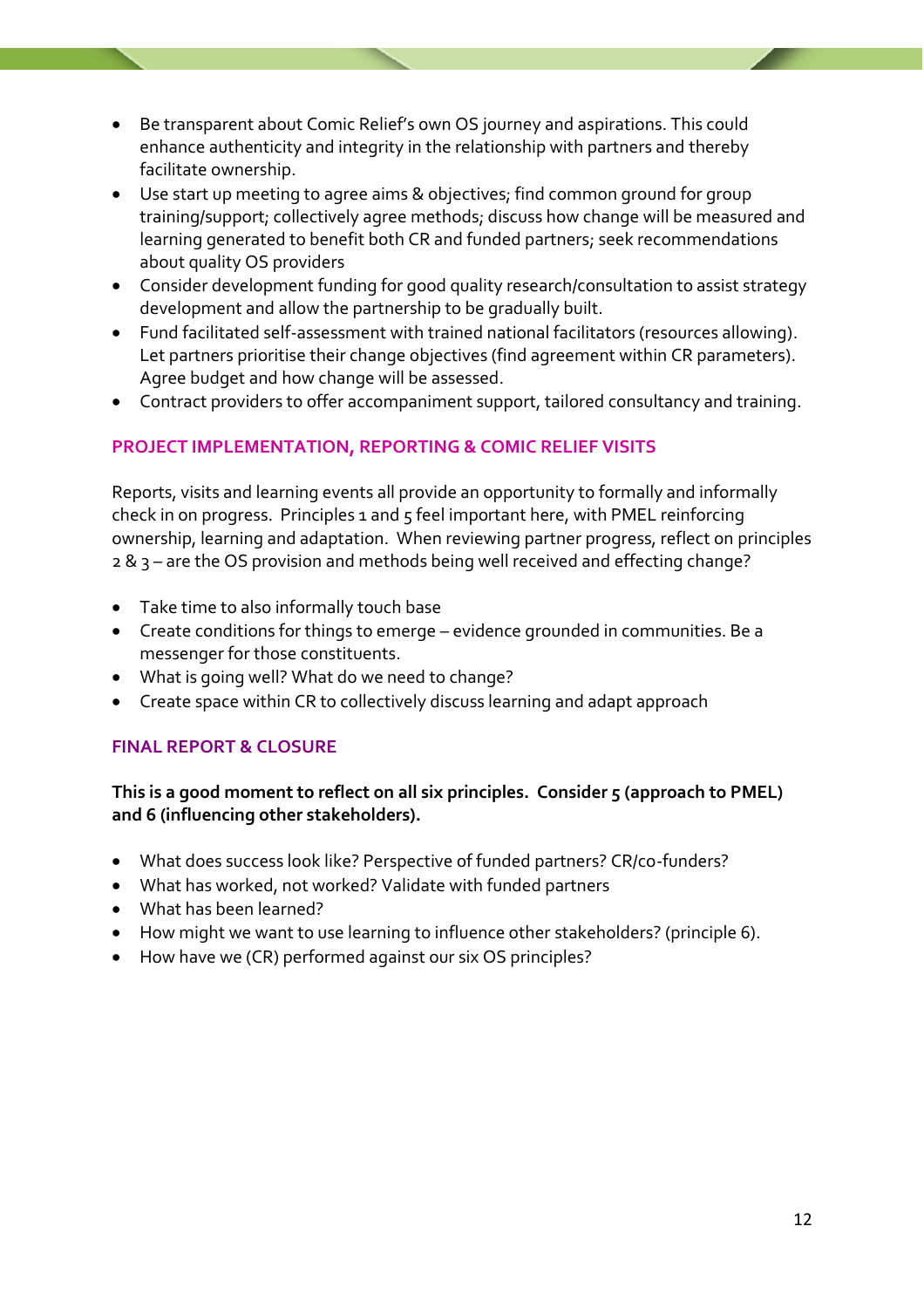## D. Assessing Change - OS Model

Given our investment and commitment to organisational strengthening, is it important for Comic Relief (and co-funding partners where relevant) to understand whether OS is making a difference, and if so, to explore what this looks like in practice.

We can consider change at three levels (see diagram below):

- Assessing capacity change in individual organisations
- Drawing wider conclusions across organisations at portfolio level (e.g. in a given funding programme)
- Measuring change at a systems level (e.g. the education system if we have been funding CSOs to deliver education-related interventions)



Monitoring and evaluation processes, while incredibly helpful, can derail rather than support OS if not designed and delivered thoughtfully. It is for that reason that you need to ensure that any effort to introduce such processes is in line with the guiding principle to ensure that they reinforce ownership, learning and adaptation – within and between the organisations 'receiving' support, Comic Relief, and our co-funders.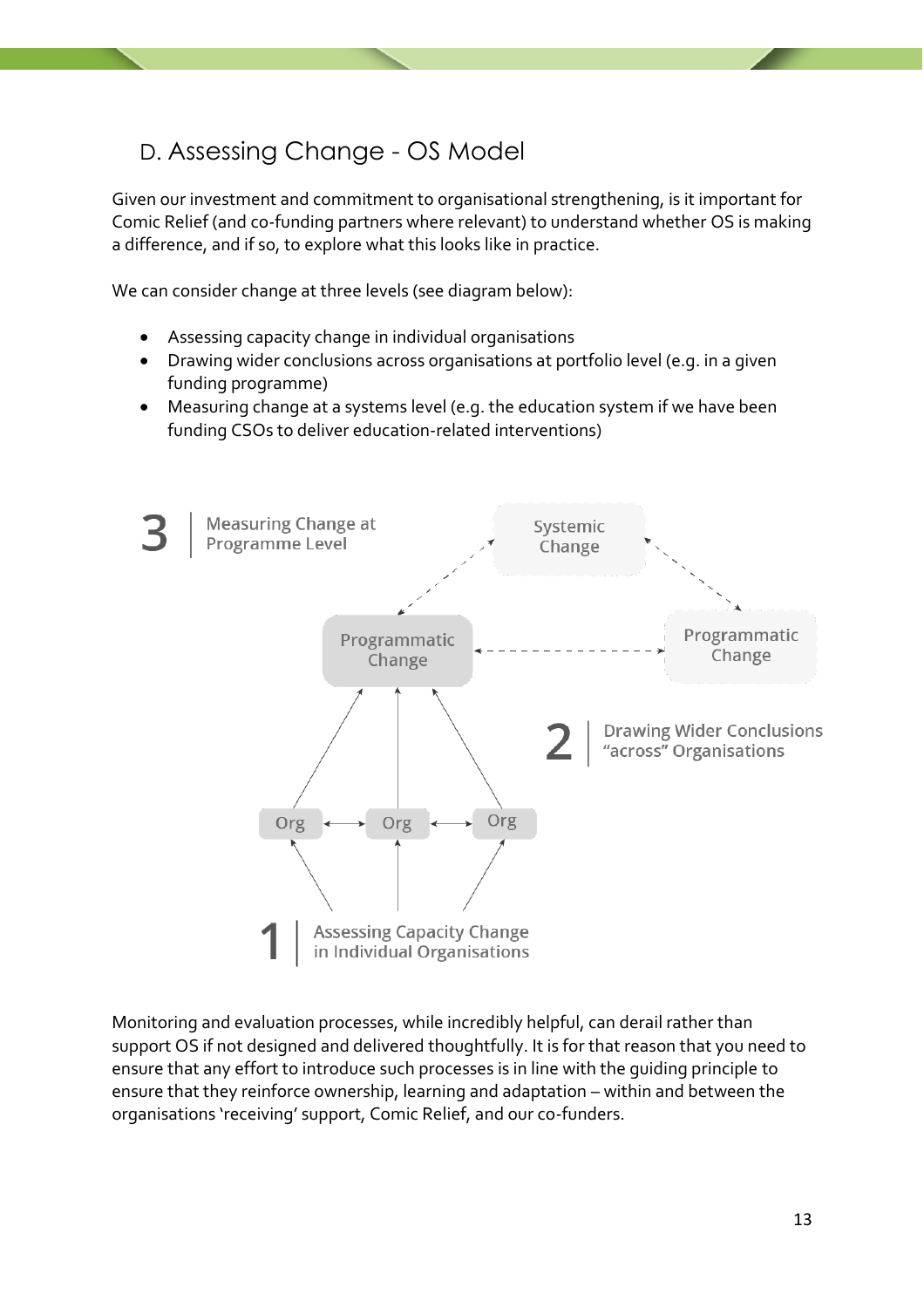#### **Challenges to consider**

Monitoring and evaluating OS is not without its challenges that must be understood and appreciated upfront.

- It can take a long time for OS activities to translate into outcomes.
- OS is not a linear process.
- "Scores" or selfassessment may go down as an organisation's selfawareness grows.
- The achievement of outcomes is dependent on the alignment of a range of actors: providers, 'recipient' organisations, funders.



• Too heavy an M&E approach can undermine everything else!

#### **What's the purpose of your OS intervention?**

Being clear on the purpose of your OS support is an important first step in designing any monitoring and evaluation process and will help you to determine the 'look and feel' of any monitoring, evaluation and learning system you establish.

- Technical capacity building This is a common approach to addressing particular knowledge gaps such as proposal writing, safeguarding or financial management. In these instances, the purpose of the OD intervention is more easily identifiable (See Simister and James  $(2015)$  p. 2)
- Organisational capacity building This approach is much more holistic and goes to the heart of an organisation's mission, vision and purpose and how they realise these. The purpose is this kind of support is quite varied and point to questions of their role in contributing to social change, their adaptability, resilience and sustainability. This requires a more nuanced approach to monitoring, evaluation and learning.

Within Comic Relief's approach, the primary accountability and ownership for the provision of OS support lies with the funded partner and their OS facilitator or provider. Our MEL approach is premised on learning and continuous improvement. Particularly where programmes are co-funded however, you may have to think about ways to also demonstrate accountability to co-funders which don't disrupt or minimally disrupt that primary accountability and ownership.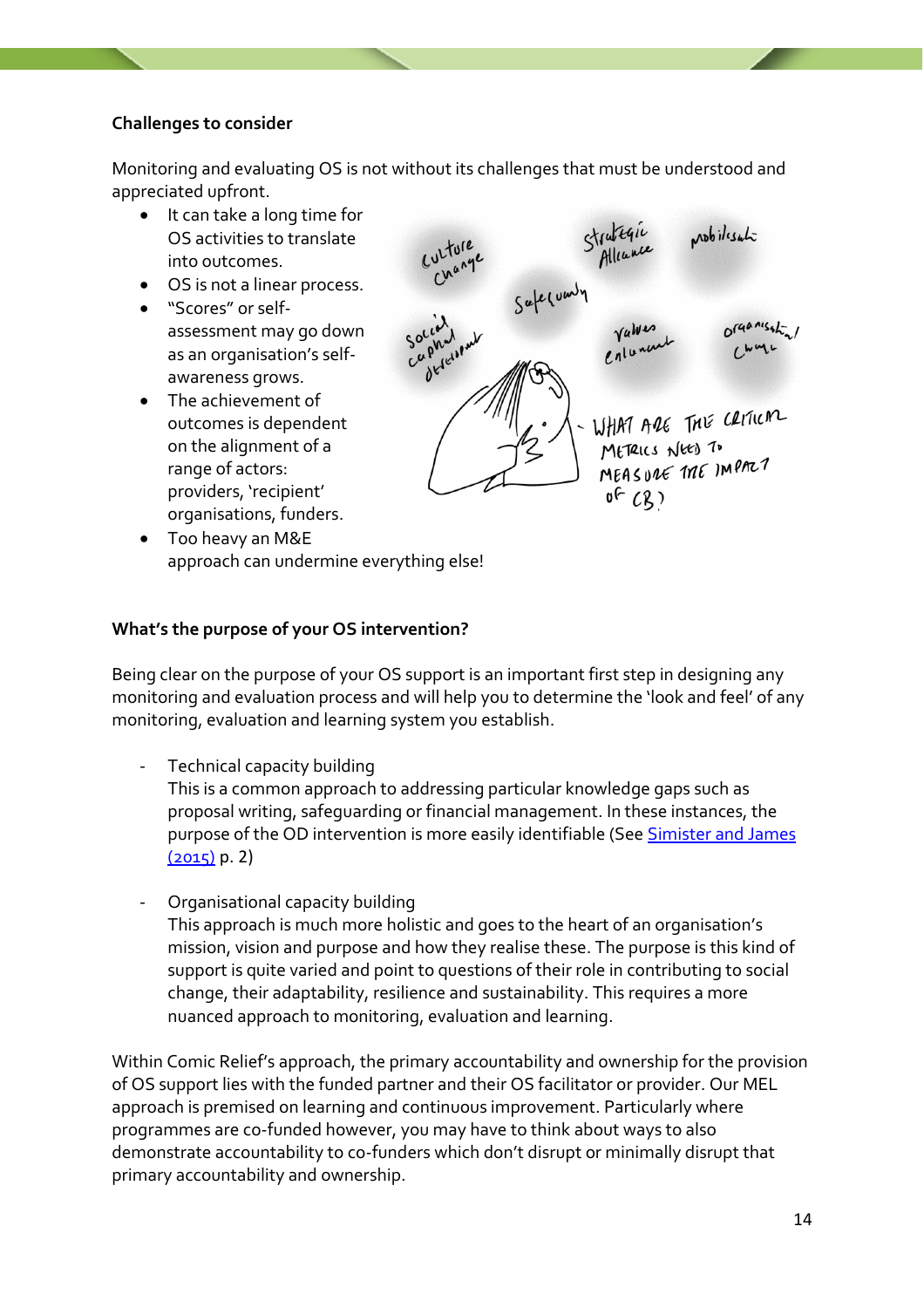#### **Tools and Methods and when they work best**

There are a range of tools and methods that you can use to understand changes in the capacity of organisations. Simister and James (2015) analyse the appropriateness and possible indicators for:

- 1. Informal (no consistent) method
- 2. Direct measurement
- 3. Action plans based on organisational assessments
- 4. Organisational Assessment tools / scorecards
- 5. Outcome mapping MSC / Case studies based on approved sampling methodologies
- 6. Surveys / client satisfaction forms

It important that you choose the right tool for the job and recognise that each tool or method comes with its own pros and cons. Click [here](https://comicrelief.app.box.com/file/676550192726) to read more about the range of options to consider when designing the MEL system.

In Comic Relief, funding is often managed as a portfolio, and so it will often be important for us to monitor and evaluate across a number of different organisations. There are some examples below of how this can be done with five to ten partners and with a larger portfolio.

#### A simple system for a small group

When working with a small number of partners (less than 10), and an excellent facilitator playing an 'accompaniment' role, you do not need a complex MEL framework. A strong capacity development facilitator should know an organisation's needs, sources of support and where it wants to go. At the start of the programme, the facilitator can complete a one-page baseline summary for each organisation, outlining:

- Strengths
- Weaknesses
- Sources of support
- Where they want to go in the coming year

At end of year one, the facilitator can work with the organisation to reflect back on that initial one-pager and articulate:

- What's changed?
- How have you changed?
- What's worked and why do you think it has?
- What's changed in the world?
- Who has supported, including Comic Relief?

However, as soon as a programme grows, and you are working with more than ten partners, you may need to take a more systematic approach as the above method generates considerable qualitative information.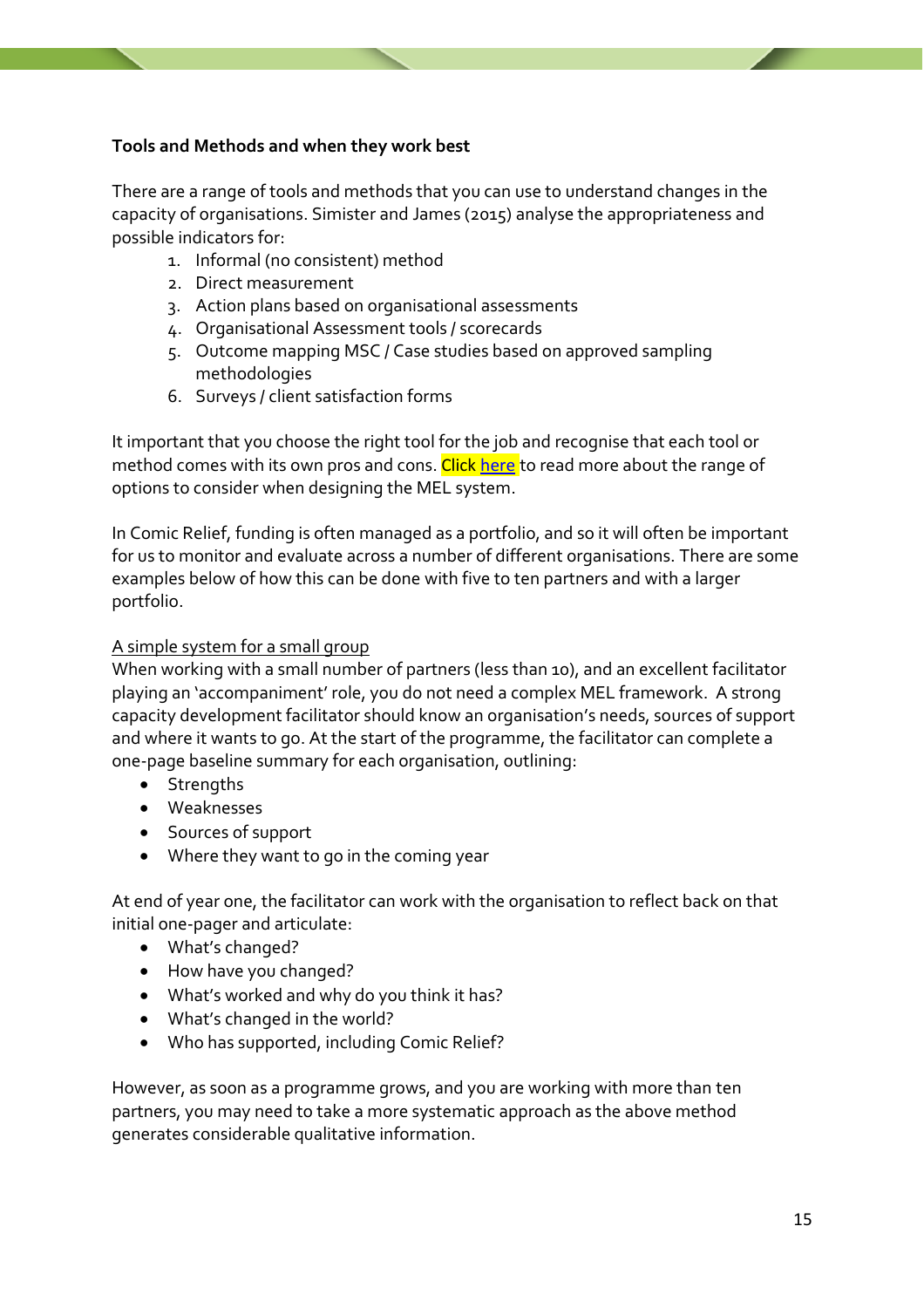Outcome mapping for a larger partner portfolio (with co-funding partners)

In a co-funded programme with an agency like DFID, it is important to ensure that our cofunders' requirements or expectations do not lead to a burdensome approach to MEL for funded partners and one that compromises their organisational change as a result. One approach to consider is to complete an Outcome Map with your co-funder at the beginning of the programme. This approach presents a light-touch MEL framework for you to respond to over the life of the programme. Each year you could reflect on progress in each of these outcome areas and adapt accordingly. Together, you would co-define:

Over the course of our 5-year programme, at the level of the programme, we:

EXPECT to see…

o This could include a) supporting capacity development provision to CSOs b) changes on more visible levels (lower in hierarchy) such as resources, skills, structure and systems c) some CSOs will increase in confidence and capacity in some priority areas d) some CSOs will see improvement in some key areas of operations (e.g. unrestricted income, audit results, brand recognition)

Would LIKE to see…

o This could include more behavioural changes, above and beyond the more traditional changes outlined above (e.g. CSOs feel in greater control over their mission & purpose as a result of reduced donor dependency; communities report greater CSO accountability etc.) These are often less tangible elements such as relationships (including gender and diversity), levels of cooperation and teamwork towards more conscious culture, value system and connection with core identity

Would LOVE to see…

o This includes the most transformational elements of our intended work together and could include, for example, we as funders changing our funding practices based on the outcomes and learning of the programme or other funders' OD practices have changed as a result of the learning we have generated from our programme.

#### **Other considerations**

Cultivating a learning partnership between Comic Relief and our funded partners Comic Relief is also developing and learning as we deliver organisational strengthening programmes and interventions – there is a huge opportunity to be transparent with our partners and to share our own intentions/strategies/learning ambitions in the same spaces in which our funded partners are sharing theirs.

o *Building on funded partners' existing MEL systems*

Organisational change is an adaptive, responsive process and so it doesn't lend itself well to measurement. Our MEL approach risks continuing to 'projectise' organisations and distract from their higher mandate and purpose. We need to ensure that our MEL approach does not erode organisations' own endogenous MEL systems. Any reporting should be built upon these existing systems, rather than introducing something completely different.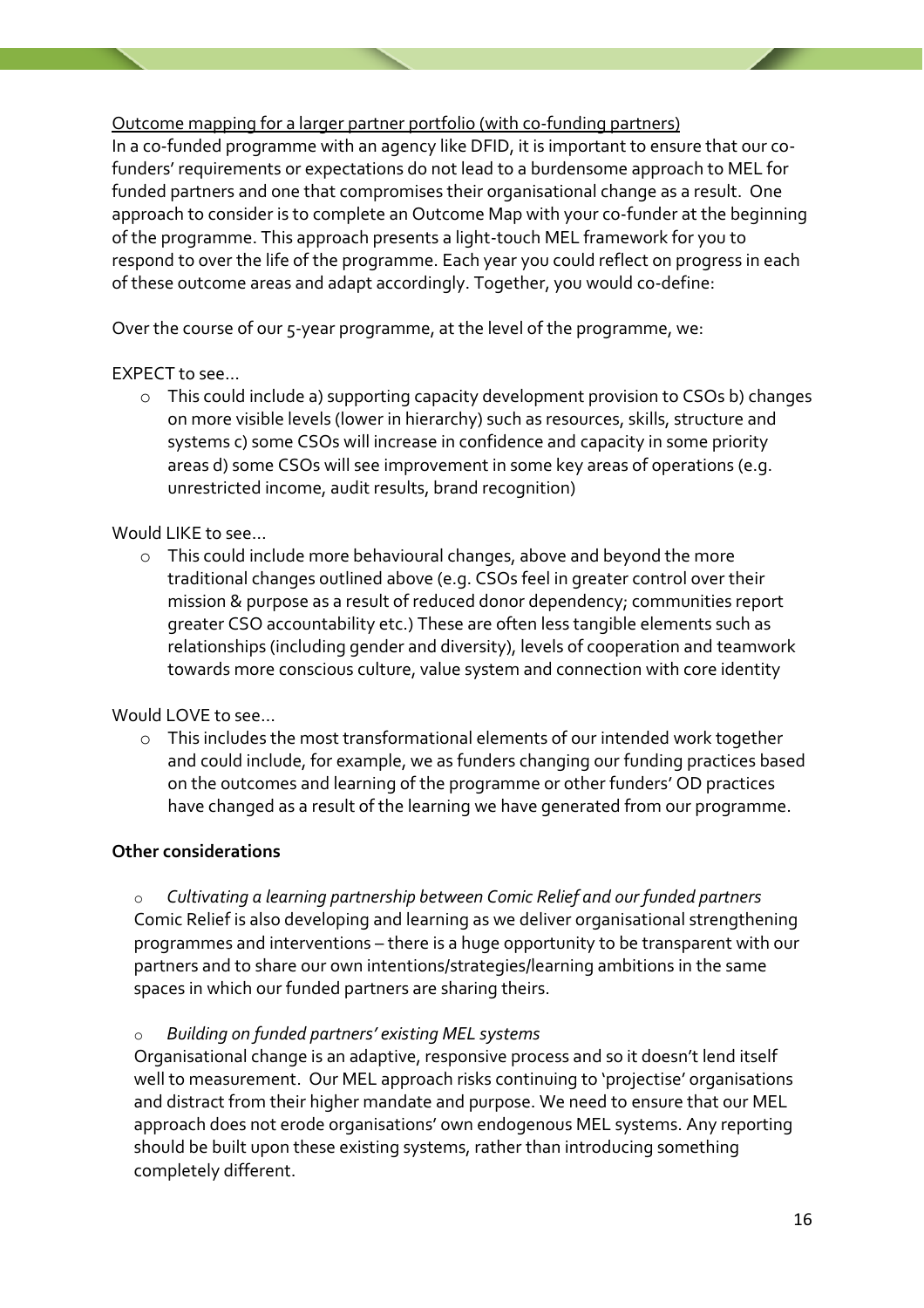o *Considering research as a means of lessening the burden on funded partners* Research expertise exists for larger scale evaluations and assessments of change, including academic research. In designing our MEL system, we can consider a potential role for research as a means of relieving funded partners of onerous processes/demands for MEL.

#### o *Exploring Comic Relief's contribution to change*

It is also important for Comic Relief to explore, not just the changes that partners made, but the contribution that Comic Relief's support made to this. Jim Coe & Rhonda Schlangen' 'No Royal Road' (2019) suggest a new way of approaching evaluating advocacy efforts, which might be applied to OS, exploring questions related to Comic Relief's role in the change process. Source[: https://www.evaluationinnovation.org/wp](https://www.evaluationinnovation.org/wp-content/uploads/2019/03/No-Royal-Road.pdf)[content/uploads/2019/03/No-Royal-Road.pdf](https://www.evaluationinnovation.org/wp-content/uploads/2019/03/No-Royal-Road.pdf)

# CONCLUDING THOUGHTS

Strengthening an autonomous organisation (often in another country and culture) is an incredibly complex process. Given the complexity of any human change and the turbulent environments we operate within, it is impossible to guarantee success of any OS programme. We should always approach OS with an appropriate degree of humility.

However, experience tells us there is much greater likelihood of catalysing sustainable change if we apply these six core principles throughout the partnership journey:

- 1. Cultivating partner ownership
- 2. Enabling access to quality local providers
- 3. Ensuring quality OS methods
- 4. Adequately resourcing OS processes
- 5. Ensuring PMEL systems reinforce ownership and learning
- 6. Influencing other stakeholders

This takes courage and commitment from Comic Relief.